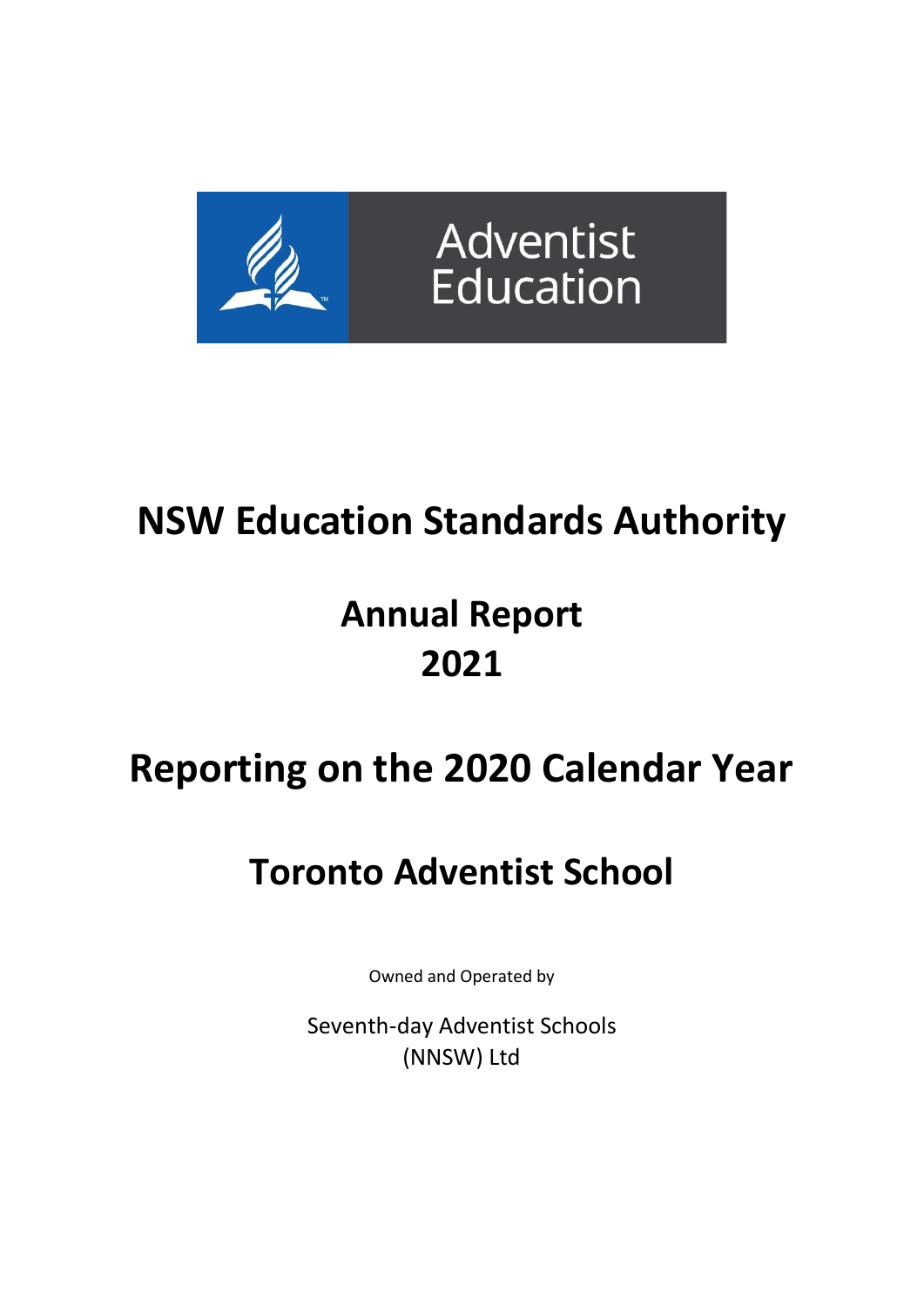# **1 A message from key school bodies –** (School Advisory Council and Student representative Council)

#### School Advisory Council

Toronto Adventist School is part of the Seventh-day Adventist Schools (North New South Wales) Limited (hereafter the Company). The Company is governed by the Board of Directors, the overarching administrative body that administrates nine schools from Gosford to the Queensland boarder. Toronto Adventist School and NNSW Schools is part of a world-wide education system run by the Seventh-day Adventist Church.

Toronto Adventist School has its own representative School Advisory Council. Membership of the Council is established by the Board of Directors. The school establishes and pursues its own local goals (School Improvement Plan) inside the broader context of the Company's own strategic plans.

During 2020, the school continued to actively pursue school improvement with a view of further embedding explicit Literacy initiatives into its teaching culture, placing more emphasis on giving students opportunities to become involved in service projects, and focusing on an even greater collaborative approach to teaching and decision making. Whilst the COVID pandemic slowed progress with achieving the school's Literacy goal, positive gains were made in the other chosen areas for improvement.

The school has worked towards a more favourable financial position for some time now. A significant milestone was reached in 2020 in that the debt that the school had been owing for a long period of time was finally cleared. This has been a real turning point for the school and careful planning continues for a sustainable future.

Further work was done with considering the direction the school will take for the future. In 2020, new mission and vision statements were adopted and the school now also has a clearly defined narrative outlining the focus the school will take from here with becoming a specialist school that seeks God first and specialises in nature-based learning.

Toronto Adventist School continues to be fully committed to providing an education in a Christcentred environment. Our hope is that the school will be a light in this community where students and their families can have the opportunity to come to know Jesus.

#### Student Representative Council

Each year Toronto Adventist School democratically elects two School Captains from Years 5 and 6. During 2020 our School Captains weren't able to represent our school at as many events as they normally would given the COVID-19 circumstances. However, they fulfilled various leadership responsibilities in our Chapel and Assembly programs and our end-of-year Speech Night program. Other leadership responsibilities included promoting values and peer mediation. Their efforts to support their peers during the difficult COVID-19 circumstances was outstanding.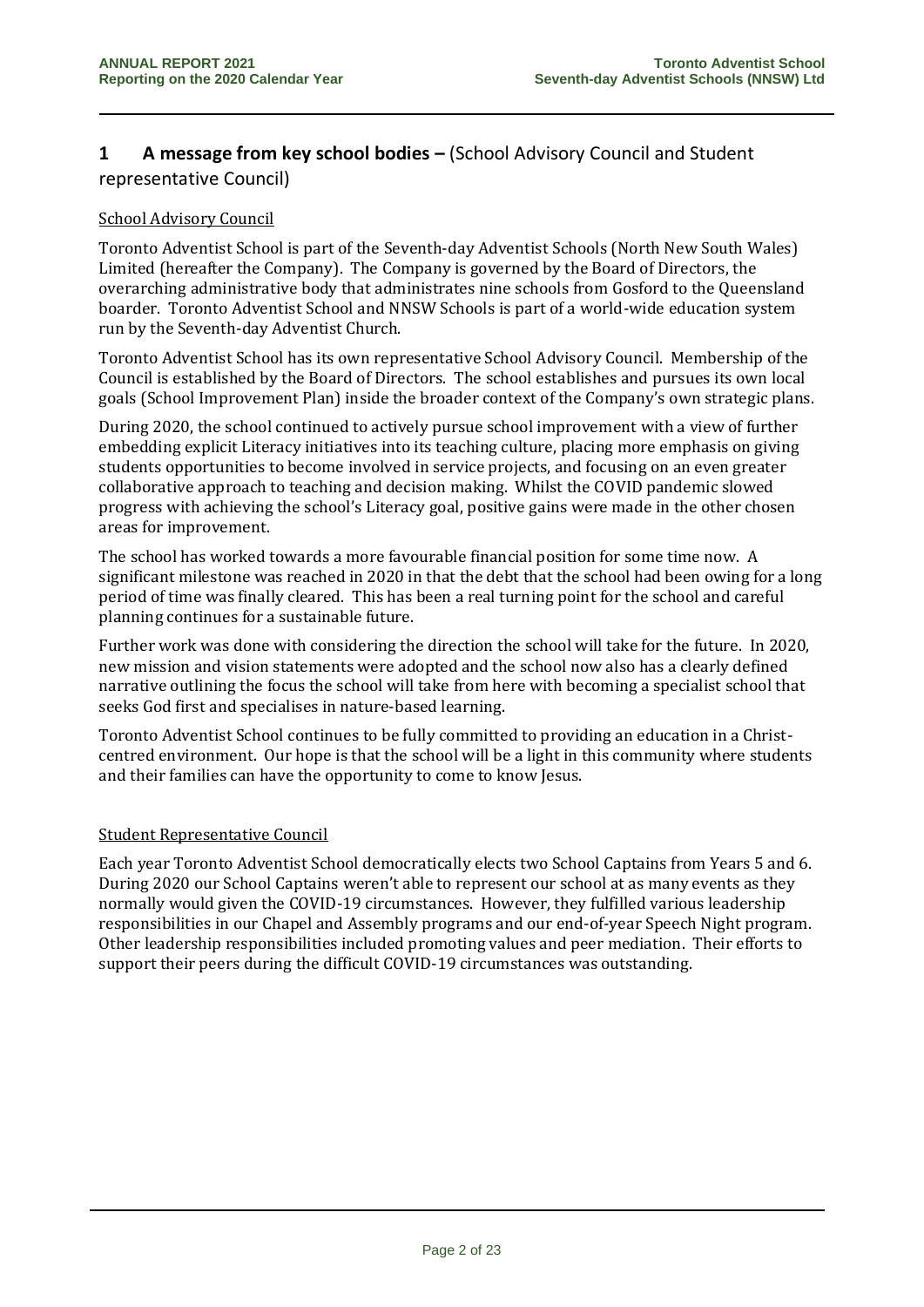# 2 Contextual information about the school

Toronto Adventist School has been offering quality Christian education since 1983. The school is located in a beautiful bush setting on the outskirts of Toronto in the Lake Macquarie region and boasts excellent facilities. Primary school students are taught in two multi-grade classrooms (K-2 and 3-6). The primary school experienced steady growth in 2020. The school also has a Pre-Kindergarten class which operates on Wednesdays and Thursdays.

Toronto Adventist School prides itself on a caring, and nurturing environment where we seek God first, grow together, and share His love with others. Christian values are actively promoted across the school and are considered important for personal growth.

From traditional roots, Toronto Adventist School is transforming into a specialised school, focused on learning with nature, learning with others, and learning with Jesus. The school is passionate about delivering quality education in an organic and flexible framework, acknowledging that spiritual, academic, physical and emotional growth is non-linear and multi-dimensional. Teachers are guides and facilitators, learning alongside students, and making meaningful connections to the world around us. The school is not only re-shaping how we experience education, but also how we quantify achievement, success, and excellence.

The school's improvement goals, supported by the Quality Assurance Schools Framework, have resulted in pleasing progress in teacher quality and student learning, particularly with giving students more service opportunities. Emphasis has also been placed on building a more collaborative approach to teaching and learning, particularly given the school's PBL focus.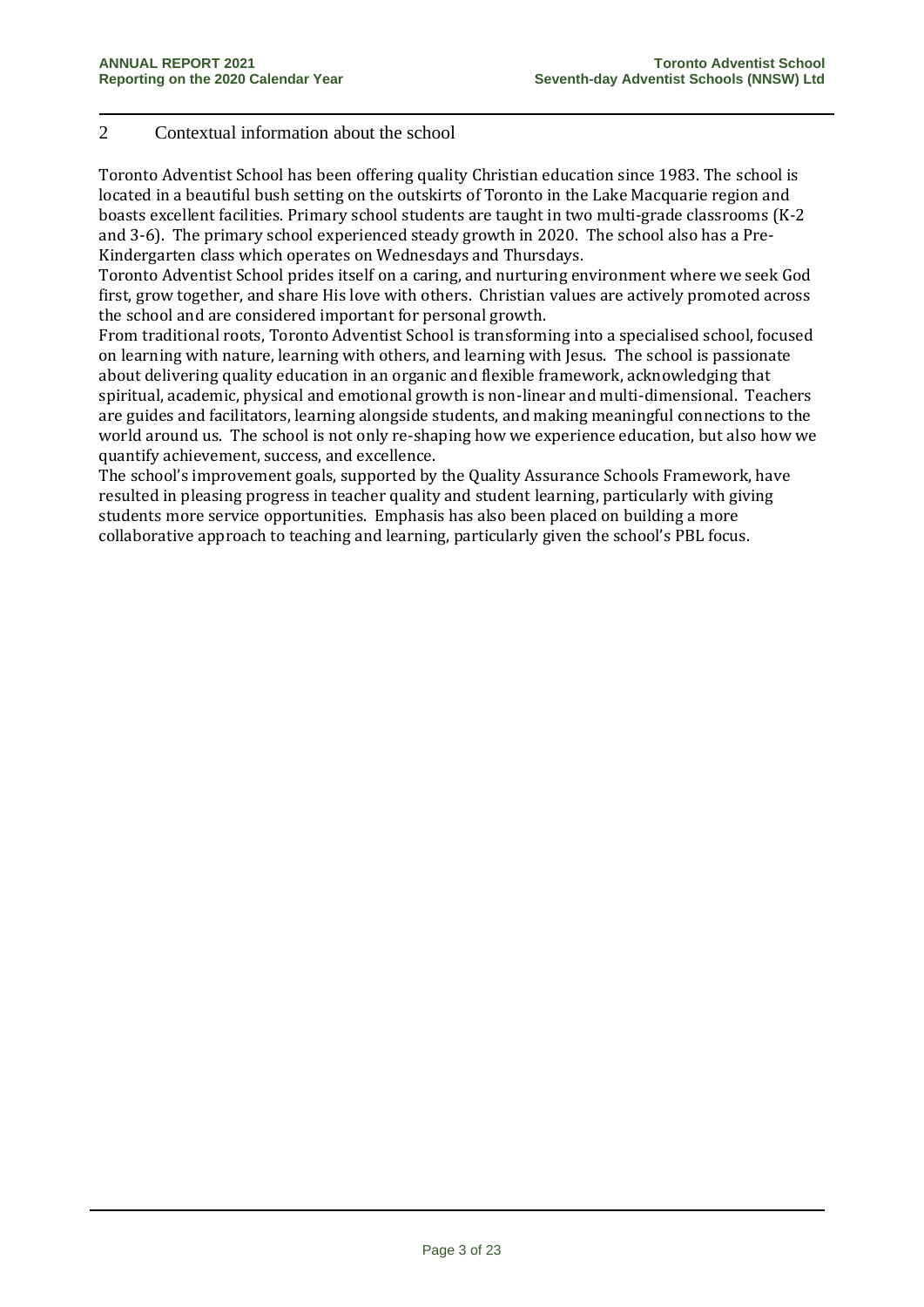# **3 Professional learning and teacher standards**

# *3.1 Professional Learning*

| Areas of professional learning               | Teachers<br>(number or group) |
|----------------------------------------------|-------------------------------|
| <b>Singapore Maths - SPELD</b>               | $\mathbf{1}$                  |
| Leadership                                   | $\mathbf{1}$                  |
| <b>PBL 101</b>                               | $\mathbf{1}$                  |
| Choice Boards in SeeSaw                      | $\mathbf{1}$                  |
| CPR First Aid update                         | 6                             |
| Dynamiq - Warden Training                    | 4                             |
| Velpic - Ladder Safety                       | 6                             |
| Velpic - COVID awareness                     | 6                             |
| Velpic - Slips, Trips, Falls                 | 6                             |
| SPELD - Understanding Learning Difficulties  | $\overline{2}$                |
| Copyright for Education                      | $\mathbf{1}$                  |
| Velpic - Work related stress                 | 6                             |
| Velpic - Child protection                    | 6                             |
| Velpic - Transitions                         | 6                             |
| Velpic - Child protection - Principals/Heads | $\mathbf{1}$                  |
|                                              |                               |

Total Staff PD experiences:

Average cost per teacher for professional learning: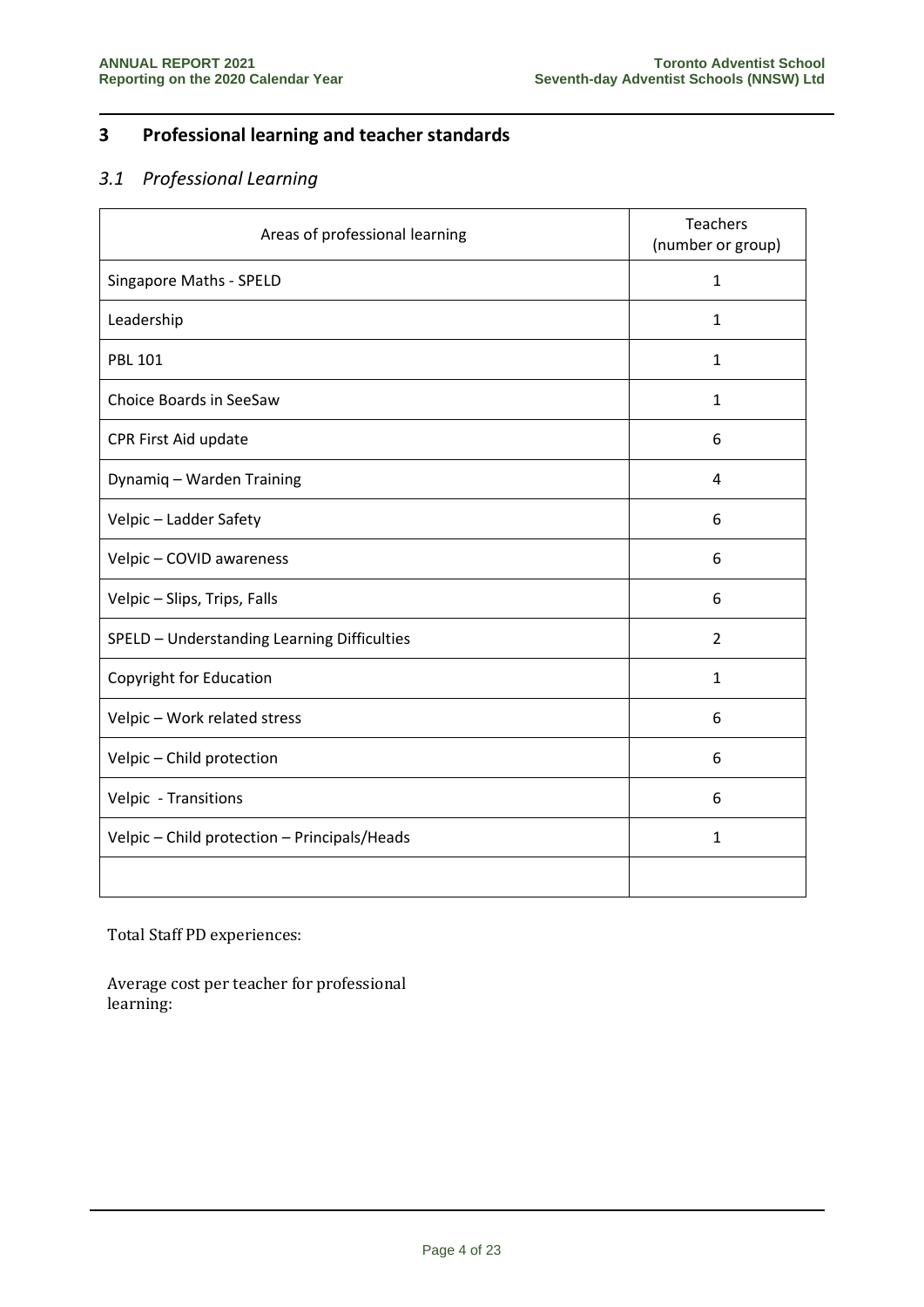# *3.2 Teacher Accreditation Status*

|       | <b>Accreditation Level of Teachers</b> | <b>Numbers of</b><br>teachers |
|-------|----------------------------------------|-------------------------------|
|       | Conditional                            |                               |
| (ii)  | Provisional                            |                               |
| (iii) | Proficient or higher                   | 4                             |
|       |                                        |                               |

# **4 Workforce composition** (comment on Indigenous staff)

While the teaching workforce at Toronto Adventist School is small, it collectively represents many years of experience. Three teachers have a masters degree. All of the teaching staff have Australian citizenship with one from an Aboriginal background. A breakdown of teaching staff is as follows:

Primary Teachers – 5

Primary female teachers – 5

Primary male teachers – 0

(Three teachers are part-time, one is full-time and one is a teacher/administrator.)

The teachers are supported by the following ancillary staff:

Ancillary Staff - 2

Ancillary female staff – 1

Ancillary male staff – 1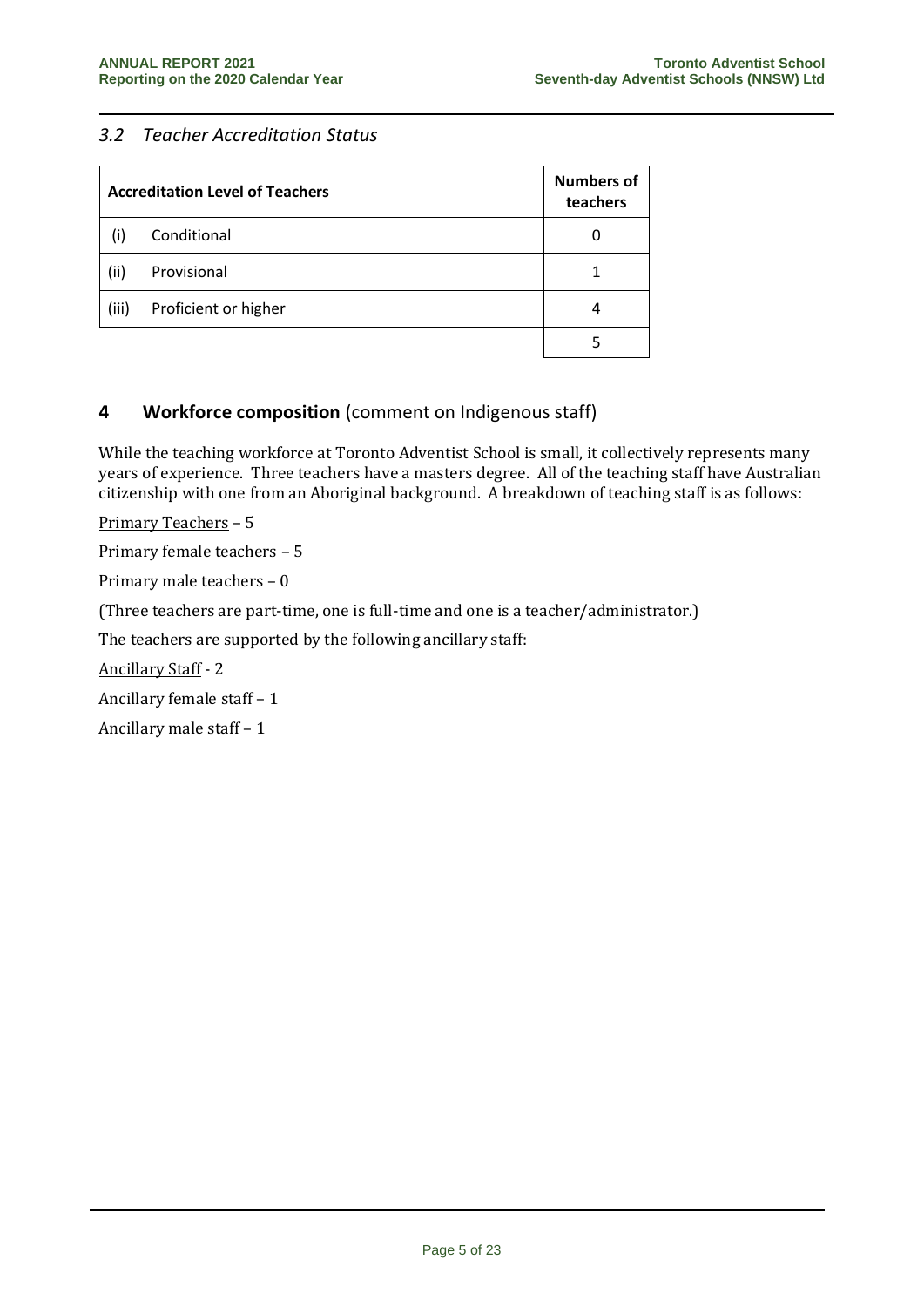# **5 Student attendance rate and non-attendance**

# *5.1 Average Year Level Attendance*

| Year Level                      | Average Attendance<br>(%) |
|---------------------------------|---------------------------|
| Kindergarten                    | 89                        |
| Year 1                          | 90                        |
| Year 2                          | 89                        |
| Year 3                          | 91                        |
| Year 4                          | 93                        |
| Year 5                          | 78                        |
| Year 6                          | 97                        |
| Year 7                          |                           |
| Year <sub>8</sub>               |                           |
| Year 9                          |                           |
| Year 10                         |                           |
| Year 11                         |                           |
| Year 12                         |                           |
| Total school attendance average | 90                        |

# *5.2 Management of non-attendance*

When a student has an unacceptable record of attendance, the following steps are taken:

- Class teachers are instructed to inform the Principal once a student's attendance falls below 85%.
- A parent interview is arranged between the Principal and the parent/carer, and a plan is formulated to ensure the student attends school regularly.
- The follow up process for unexplained absences falls on the Principal. Once a term the Principal will meet with staff to discuss absences and levels of concern. A letter will be sent to parents to inform them of the concern.
- Copies of the unsatisfactory attendance letters sent to parents/carers are filed in the students' files.
- In the case that the plan is not adhered to, the Principal will follow the mandatory requirements for non-attendance.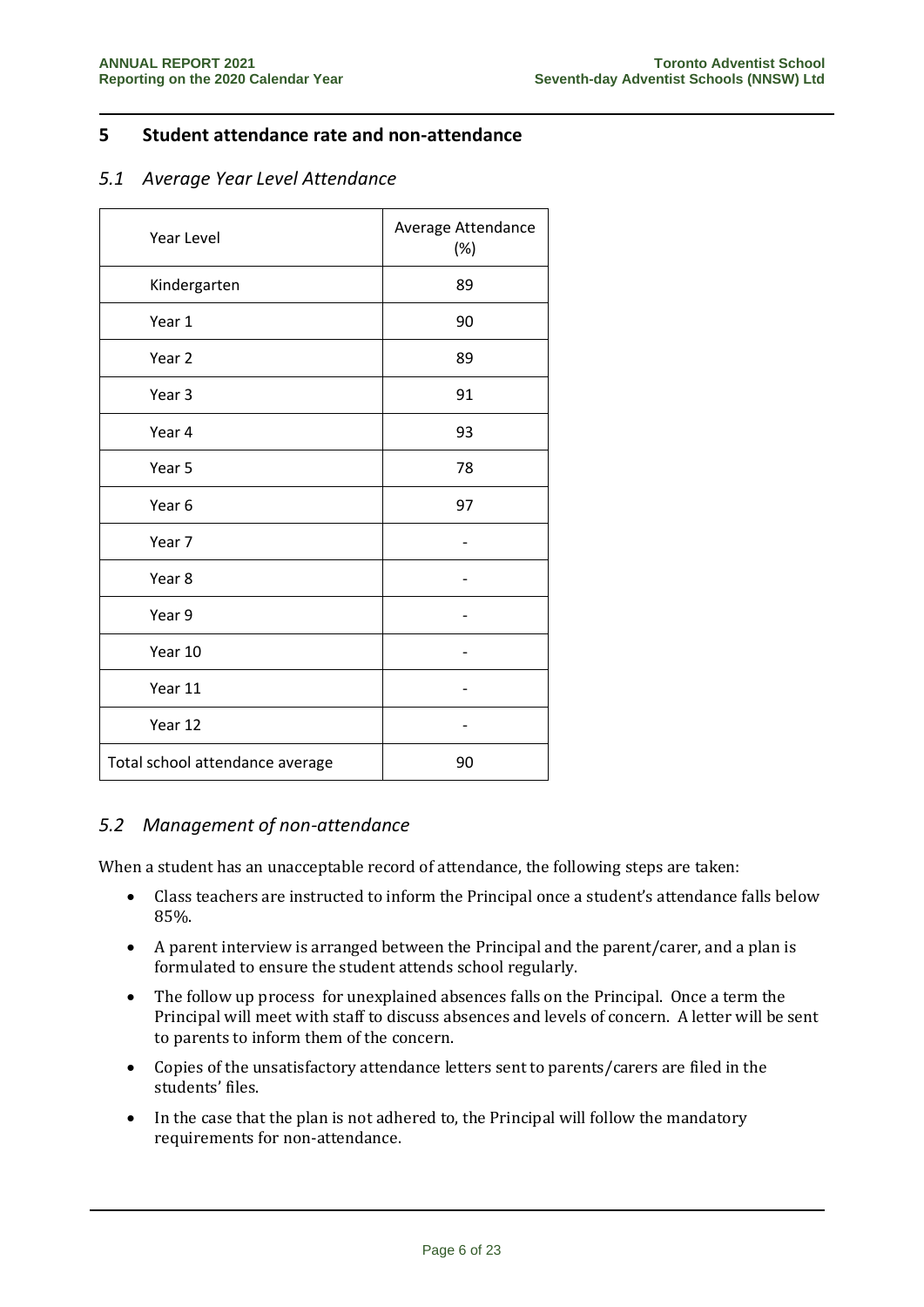# **6 Enrolment Policies and characteristics of the student body**

# *Applications*

Applications for enrolment may be made at any time by the parent/carer(s) of students to commence at a nominated SDA school.

Students enrolling in Kindergarten at the school for the first time will be at least 5 years of age on or before 30 April of the enrolling year. Students enrolling in Pre-Kindergarten classes will be at least 4 years of age on or before 30 April of the enrolling year.

Please Note: Individual SDA schools may vary in the starting age of students.

# *Immunisation Requirements*

All schools are required to request an [immunisation certificate](http://www.health.nsw.gov.au/immunisation/Pages/Immunisation-in-schools.aspx) at enrolment.

The school will then:

- record each child's immunisation status in a register and retain copies of approved immunisation certificates for a period of three years after the child has ceased to attend the school;
- provide a copy of a child's immunisation certificate to a school that the child has transferred to (on request);
- notify the public health unit if an enrolled child has a vaccine preventable disease, or if they reasonably believe that an unimmunised enrolled child has come into contact with someone who has a vaccine preventable disease;
- exclude unimmunised children at risk of contracting a disease from attending school on the direction of a public health officer.

# *Processing Applications*

- 1. The school will base any decision about offering a place to a student on:
	- Family Relationship with the school:
		- o the applicant coming from a Seventh-day Adventist family;
		- o sibling of a current or ex-student;
		- o whether they hold attitudes, values and priorities that are compatible with the school ethos.
	- The Student:
		- o the contribution that the student may make to the school, including the cocurricular activities;
		- o any special needs or abilities of the student;
		- o the student's reports from previous schools.
	- Other Considerations:
		- o order of receipt when the application to enrol is received by the school.
- 2. The school will meet with parent/caregiver(s) of the students before offering a place.
- 3. The school has an absolute discretion in determining the weight of each of the factors it takes into account in determining whether to offer a place for the student.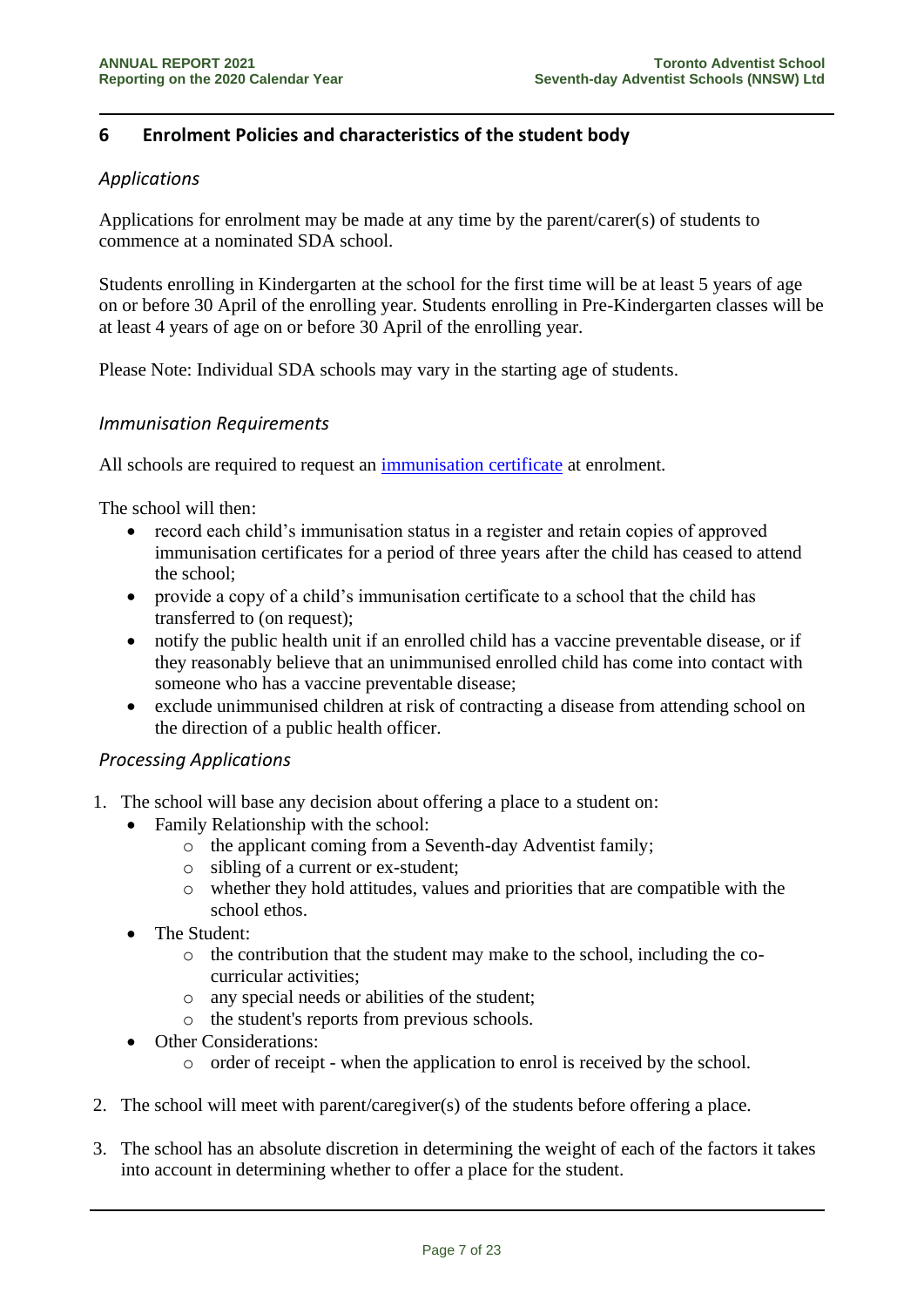4. Continued enrolment at the school is dependent upon the student making satisfactory academic progress, attending consistently, and the student and the parent/carer(s) observing all behavioural codes of conduct, payment of fees and other requirements of the school which are applicable from time to time.

#### **Composition/characteristics of the student population**

Toronto Adventist School is a Pre-Kindergarten to Year 6 school, coeducational and open in its enrolment policy. The school is situated on a semi-rural setting and attacts students from the local community as well as from other locations around the Lake Macquarie area. Given this, the student population varies and represents a wide range of backgrounds and socio-economic status. Most students come from Seventh-day Adventist homes.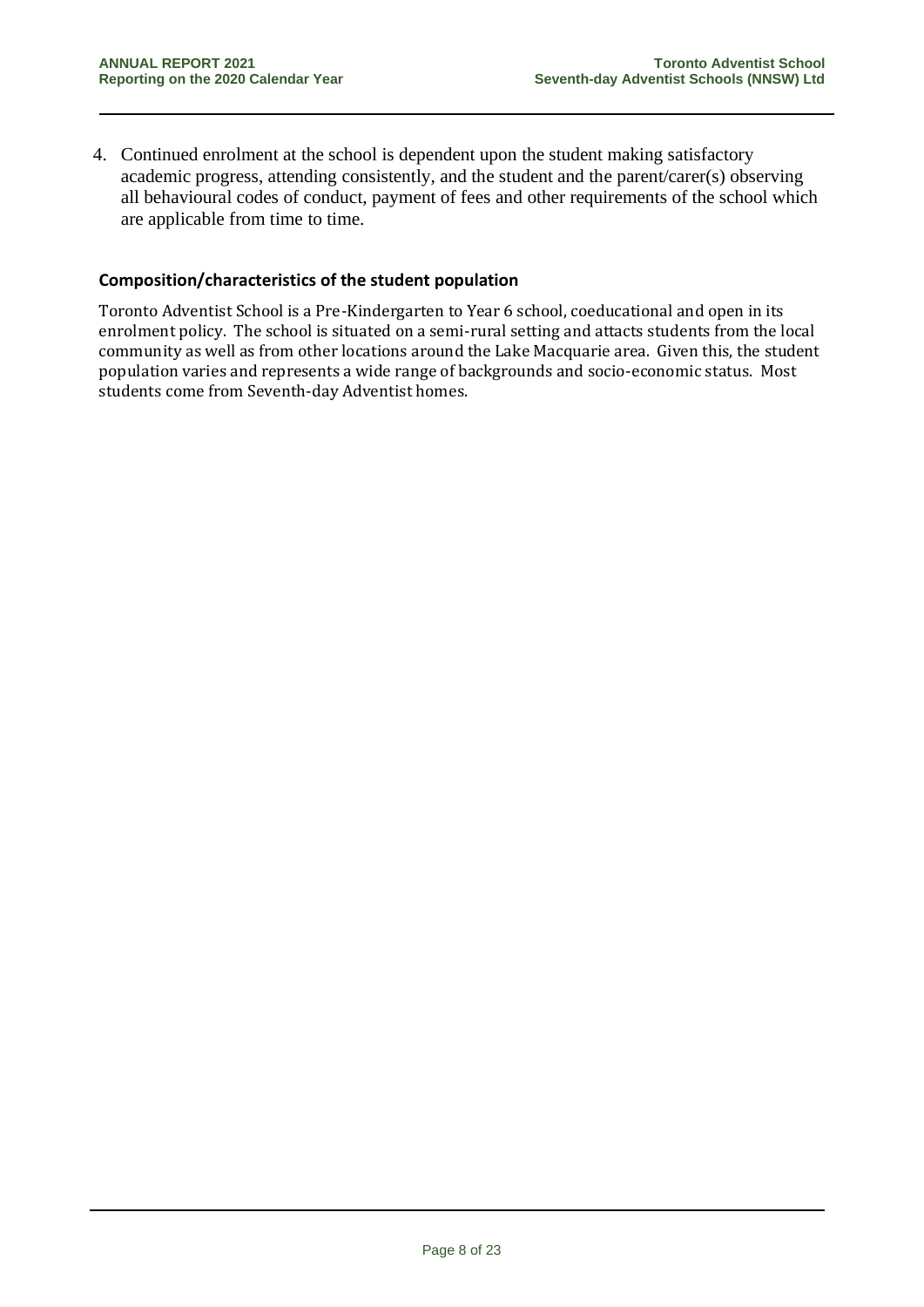# **7 School Policies**

#### **Student Welfare Policy**

#### *Summary of policies for Student Welfare*

#### **1. Rationale**

All children have a right to feel safe and supported in their school environment. As school staff, we have a legal and moral responsibility to ensure programs and procedures are in place to provide support and pastoral care for students as well as providing for their physical safety at school.

# **2. Aim**

To ensure that every child's need for support and safety is maintained.

#### **3. Implementation**

This school will abide by the legislation pertinent to the provision of a safe and supportive environment. This includes:

- making sure buildings and facilities are secure and evacuation procedures are in place;
- having in place a rigorous supervision protocol including a risk management process for onsite and off-site activities;
- having in place codes of conduct that will ensure the rights and responsibilities of students and staff, the application of a behaviour management system (including antibullying), a student leadership system, and the management and reporting of serious incidents;
- a process for receiving complaints/grievances from students, and/or parents/guardians;
- a pastoral care plan which gives students access to counselling, provision of support for special needs students, a scheme for the distribution of medication, and a serious incident response mechanism; and
- guidelines for formal and informal communication with all stakeholders.

*Location of the Student Welfare policy (Safe and Supportive Environment Policy) is found on the school's intranet. To obtain a copy please ask at the front office.*

*There have been no changes made to this policy during 2020.*

#### **Discipline Policy**

#### **1. Rationale**

All students have a right to a discipline system (including but not limited to the suspension, expulsion and exclusion of students) that is based on procedural fairness and expressly prohibits the use or corporal punishment or the implicit sanctioning of such. As school staff, we have a legal and moral responsibility to ensure that a fair and redemptive discipline system is in place and well understood by students and staff.

#### **2. Aim**

To ensure that a procedurally fair discipline system is in place.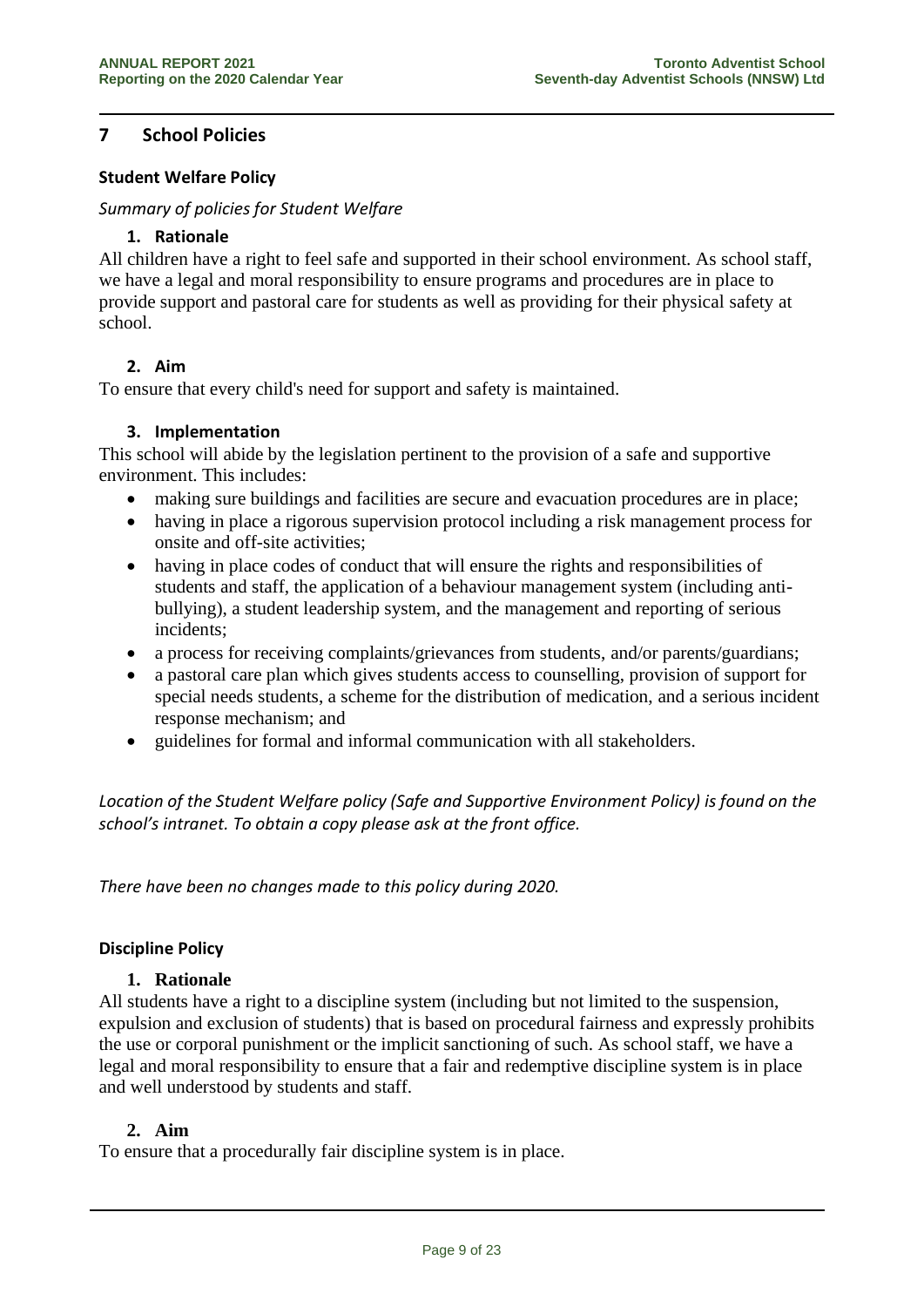#### **3. Implementation**

This school will abide by the legislation pertinent to the provision of a discipline system (including but not limited to the suspension, expulsion and exclusion of students) that is based on the principles of procedural fairness. This includes the right of the student to:

- know the allegation and any other information related to it;
- know the process by which the matter will be considered;
- make a response to the allegation;
- know how to have any process or decision reconsidered;
- expect impartiality in the investigation and the decision making; and
- an unbiased decision-maker.

This school expressly prohibits corporal punishment in any form or the implicit sanctioning of such.

*Location of the Discipline policy (Student Management Policy) is found on the school's intranet. To obtain a copy please ask at the front office.*

# *The following sentence has been added to this policy during 2018*

'This school expressly prohibits corporal punishment in any form or the implicit sanctioning of such.'

#### **Anti-Bullying Policy**

#### Definition of Bullying

"Bullying is a behaviour which can be defined as the repeated attack, physical, psychological, social or verbal in nature, by those in a position of power which is formally or situationally defined, with the intention of causing distress for their own gain or gratification." (Besag, 1998)

#### Rationale

Toronto Adventist School is a Christian school serving its community and is firmly based on Christian principles. Biblical values such as those found in Matthew 7:12, 'What you want to be done to you, do to others' (Golden Rule), and 'Be good friends who love deeply … get along with each other … don't let evil get the best of you; get the best of evil by doing good' (Romans 12:19-21, The Message) form the foundation for our behavioural model.

Toronto Adventist School seeks to build a safe and positive school community that acknowledges each person as a unique, immensely valued child of God. Every person at Toronto Adventist School has the right to experience positive and respectful relationships between all members of the school community. They also have the right to learn and teach in a happy and safe environment and, as such, bullying behaviour is not acceptable.

At Toronto Adventist School we believe that:

• bullying behaviour is contrary to the Christian attitudes and values of the Bible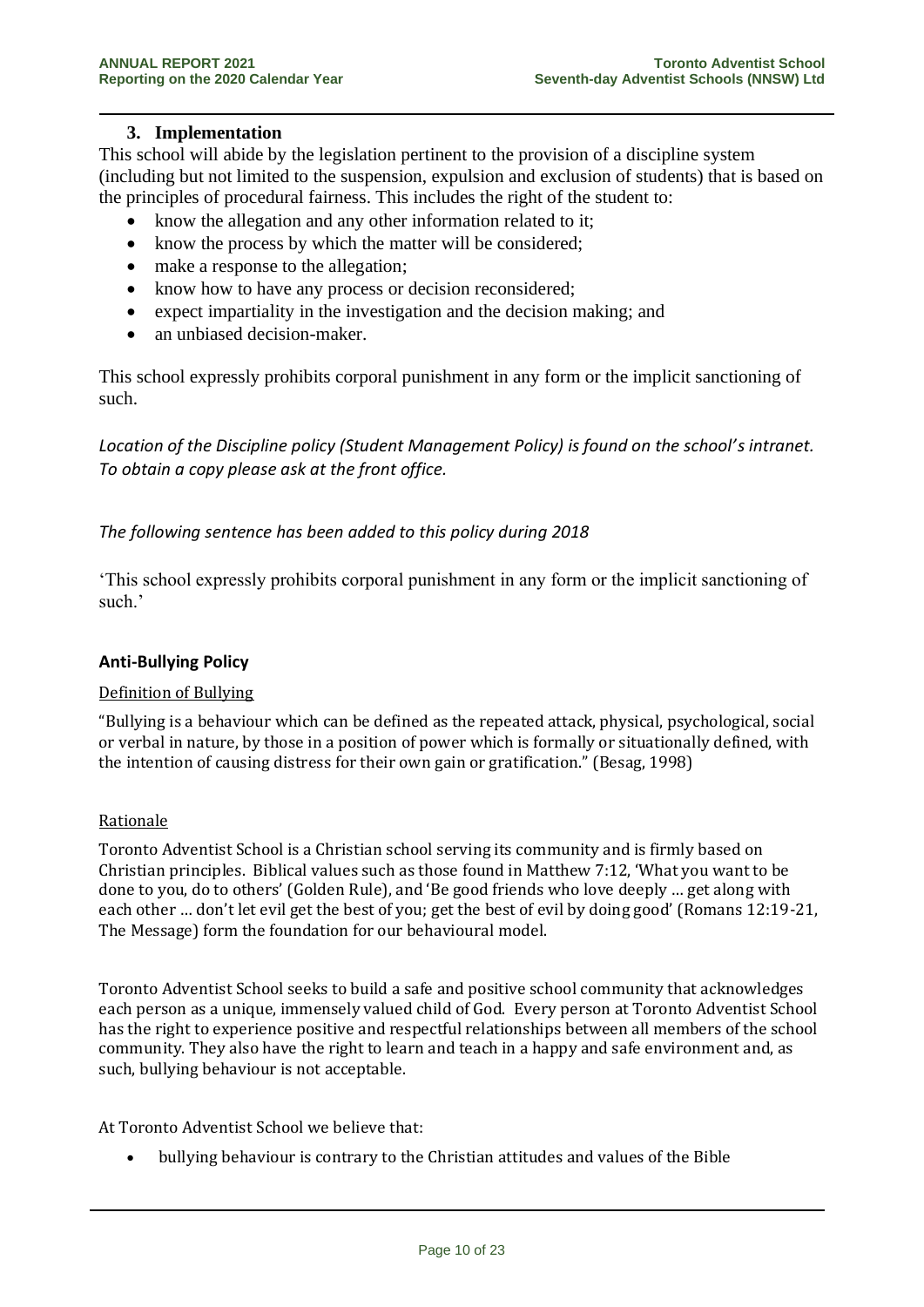- bullying is contrary to the Christian attitudes and values of our school
- bullying does not build a positive, safe and caring Christian community
- bullying devalues and demonstrates disrespect for all involved
- bullying is not Christ-like behaviour

# Types of Bullying

Bullying takes many forms, all of which will cause physical and psychological distress. Bullying may be:

- *Physical Bullying*, such as: fighting, hitting, kicking, pushing, shoving, punching, spitting, intimidating gestures, invasion of personal space, defacing, damaging, stealing or hiding personal property etc.
- *Verbal Bullying*, such as: putdowns, belittling, name calling, mocking, tormenting, saying nasty things to a person or about a person or their family, crude and offensive language, etc.
- *Social Bullying*, such as alienation, excluding and ostracising others, spreading rumours, manipulation, passing of derogatory notes, stalking, encouraging others to join in with bullying, forcing others to act against their will, etc.
- *Cyber Bullying*, such as: stalking across the internet, chat rooms and social networks like "My Space", sending viruses or high volumes of spam, making prank, obscene or annoying phone calls, sending obscene, threatening, defamatory or unwanted e-mails, SMS, MSN messages, sending defamatory, embarrassing or personal information to a victim's acquaintances, setting up, or hacking into, websites to post information or photos without the victim's permission, using false identity to give misleading information about someone, excluding someone from chatrooms, MSN for the purposes of bringing harm, etc.
- *Intimidation*, such as: picking on, threatening, stand over tactics, etc.
- *Sexual Bullying*, such as: unwanted sexual invitation or inferences, touching or brushing against in a sexual manner, writing or drawing or commenting about someone's body sexually, sexually oriented jokes or name calling and comments about someone's private life, etc.
- *Discrimination*: of any kind on the basis of race, gender or religion.

At Toronto Adventist School:

- we acknowledge that bullying does occur;
- we do not accept bullying as "part of growing up";
- we encourage that it is acceptable to "tell somebody" about being bullied.
- any allegation of bullying will be sensitively investigated and addressed.
- it will be reinforced that bullying is wrong and will not be tolerated.
- the school discipline system will act when bullying behaviour has been investigated and identified;
- we will address both parties to assist with understanding and accepting of responsibility;
- Christian education in the context of nurture, chapel services, worship, prayer, assemblies helps to create awareness of the sacredness of the individual, the value of community and works to prevent an environment where bullying is tolerated.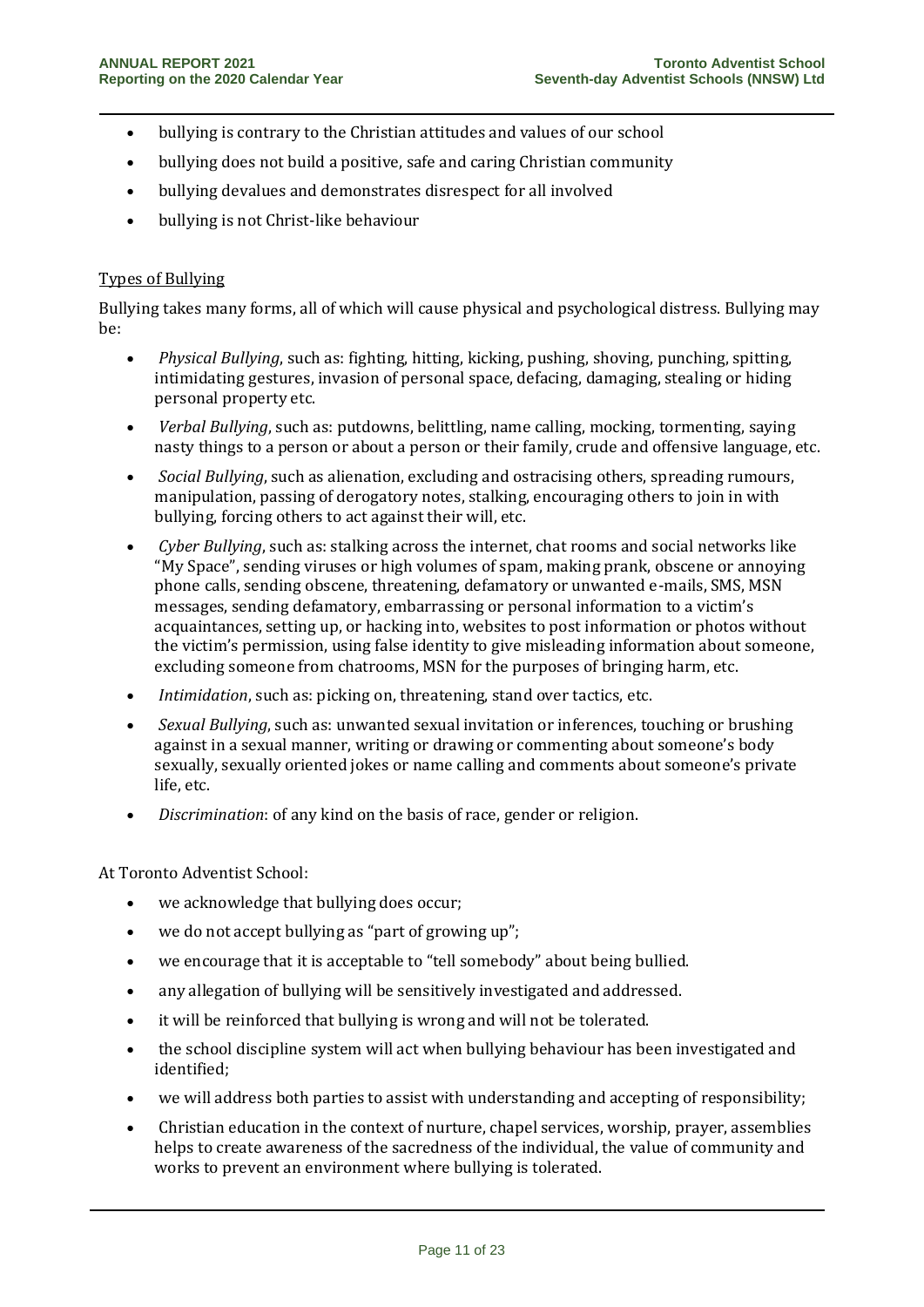- we value education where the value of the individual and sense of community is affirmed and is a vital focus of worship.
- we encourage role modelling of how to relate, speak and act towards one another.
- class teachers and duty teachers will monitor behaviour being aware of signs of insecurity, discomfort and suspected incidents of bullying.
- teachers and school captains report suspected incidents of bullying to the appropriate administration member.
- teachers make effort to remove occasions for bullying by active patrolling during supervision.
- the anti-bullying curriculum should include the exploration of the definition of bullying and possible strategies that bullied children might use, eg attempting to ignore or not show distress, building self-confidence, etc;
- support by the school pastoral care team is available when needed.

#### Parents/carers of Toronto Adventist School students:

Parents can assist with the issue of bullying by:

- clearly stating to their children that bullying in any form is never acceptable;
- discussing bullying, especially the School's policy on bullying.

# *Location of the full text of the Anti-Bullying Policy (including how to get a copy) Location of the Anti-Bullying Policy is found on the school's intranet. To obtain a copy please ask at the front office.*

*There have been no changes made to this policy during 2020.*

# **Complaints and Grievances Policy**

#### **1. Purpose**

This Guideline is intended to ensure that complaints are handled fairly, efficiently and effectively. The complaints management system is intended to:

- enable schools and the Company to respond to issues raised by people making complaints in a timely way; and
- provide information that can be used to deliver quality improvements in schools, systems, practices, procedures and complaint handling.

This document provides the key principles and concepts of the complaints management system for both staff and parents and others who wish to make a complaint.

# **2. Company Commitment**

The company expects staff at all levels to be committed to fair, effective and efficient complaint handling.

#### **a. Director**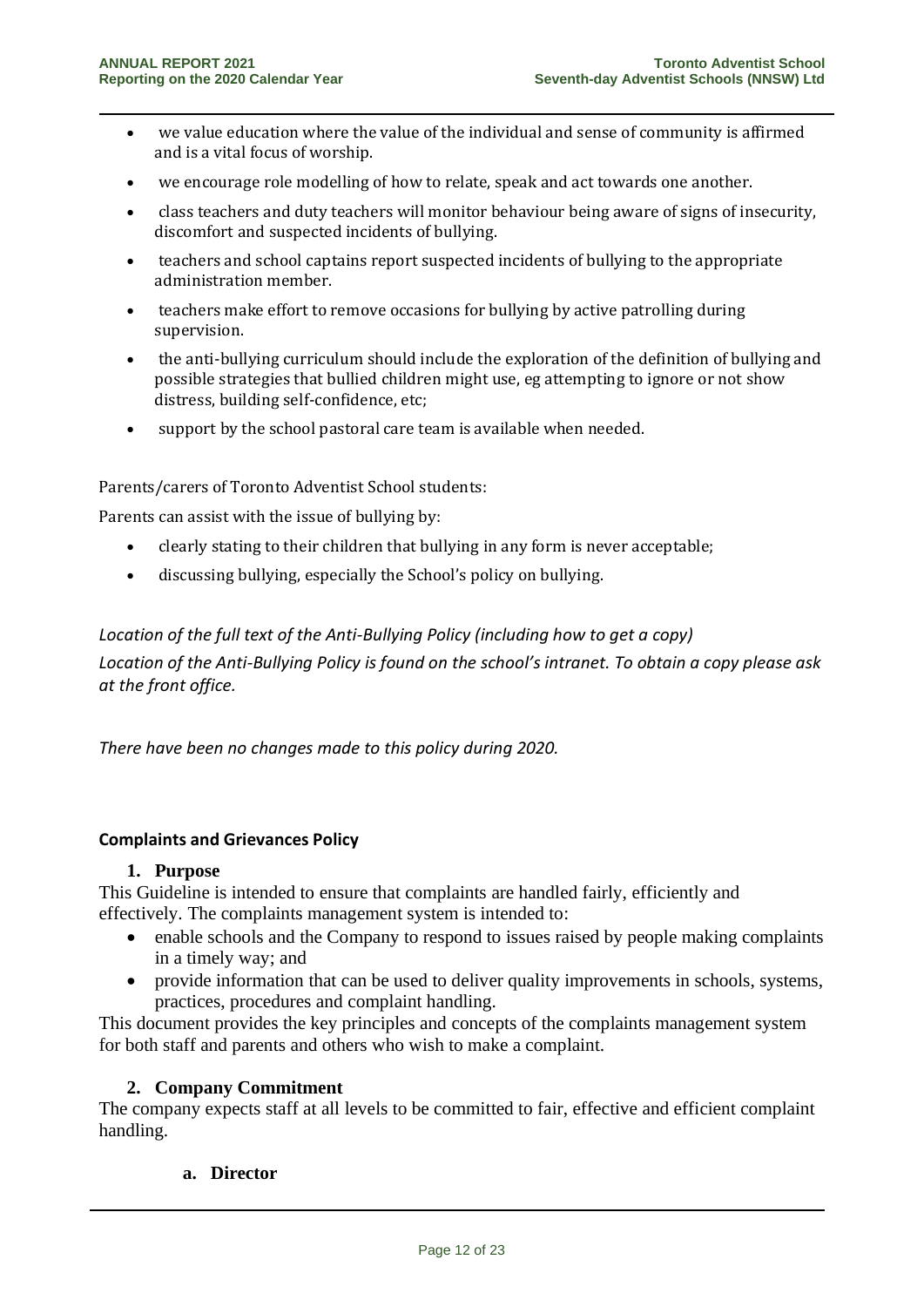The Director is committed to promoting a culture that values complaints and their effective resolution by:

- providing adequate support and direction to key staff responsible for handling complaints;
- regularly reviewing reports about complaint trends and issues arising from complaints;
- encouraging staff to make recommendations for system improvements;
- supporting recommendations for system improvements arising from analysis of complaint data.

# **b. Principal**

The Principal is responsible for complaint handling in each school and is committed to establishing and managing the complaints management system by:

- providing regular reports to the Director on issues arising from complaint handling work;
- ensuring recommendations arising out of complaint data analysis are canvassed with the Director and implemented where appropriate;
- training and empowering staff to resolve complaints promptly and in accordance with company policies and guidelines.
- encouraging staff to provide suggestions on ways to improve the company's complaints management system.

# **c. Staff**

Staff whose duties include complaint handling are expected to be committed to demonstrating exemplary complaint handling practices by:

- treating all people with respect, including people who make complaints;
- complying with the Company Complaints Handling Guideline;
- keeping informed about best practice in complaint handling;
- assisting people who wish to make complaints to access the complaints handling guideline;
- assisting those handling complaints to resolve matters promptly;
- providing feedback to their principal/director on issues arising from complaints; and
- implementing changes arising from individual complaints and from the analysis and evaluation of complaint data.

# **3. Guiding Principles**

# *Facilitating Complaints*

# **People focus**

The company is committed to seeking and receiving feedback and complaints about practices, procedures and complaint handling at schools and/or the company level.

Any concerns raised in feedback or complaints will be dealt with within a reasonable timeframe.

People making complaints will be:

- provided with information about the complaints handling process;
- listened to, treated with respect by staff and actively involved in the complaint process where practicable and appropriate; and
- provided with reasons for decision/s and any options for redress or review.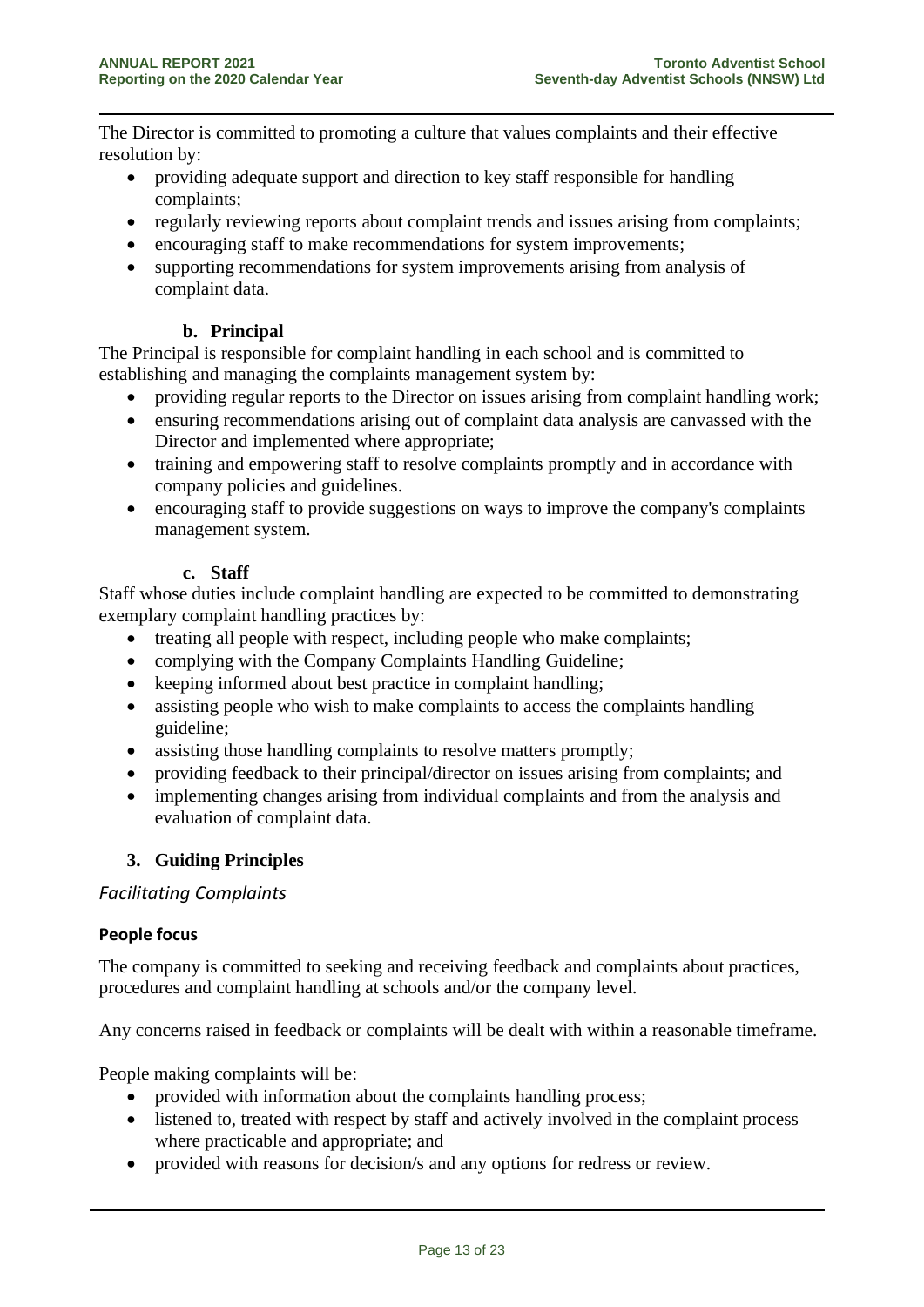#### **No detriment to people making complaints**

All reasonable steps will be taken to ensure that people making complaints are not adversely affected because a complaint has been made by them or on their behalf.

#### **Anonymous complaints**

Anonymous complaints will be accepted and there will be an investigation of the issues raised where there is enough relevant information provided, including the identity of the school or office to which the complaint relates.

#### **Visibility and transparency**

Information about how and where complaints may be made will be readily available and publicised on school websites.

#### **Accessibility**

The company is committed to ensuring that its complaints management process is easily understood and accessible to everyone, particularly people who may require assistance, for example, people for whom English is not their first language.

If a person prefers or needs another person to assist them in the making and/or resolution of their complaint, the school or company will communicate with them through their representative if this is their wish. Anyone may represent a person wishing to make a complaint, with their consent.

# *Respond to Complaints*

#### **Early resolution**

Where possible, complaints will be resolved at first contact with the particular school or, in the case of complaints about the company, first contact with the director.

#### **Responsiveness**

Complaints will be assessed and prioritised in accordance with the urgency and/or seriousness of the issues raised. If a matter concerns an immediate risk to safety or security the response will be immediate and will be escalated appropriately.

The company is committed to managing people's expectations and will inform them as soon as possible, of the following:

- the complaints process;
- the expected timeframes for actions;
- the progress of the complaint and reasons for any delay; and
- their likely involvement in the process.

The school or company will advise people as soon as practicable when it is unable to deal with any part of their complaint.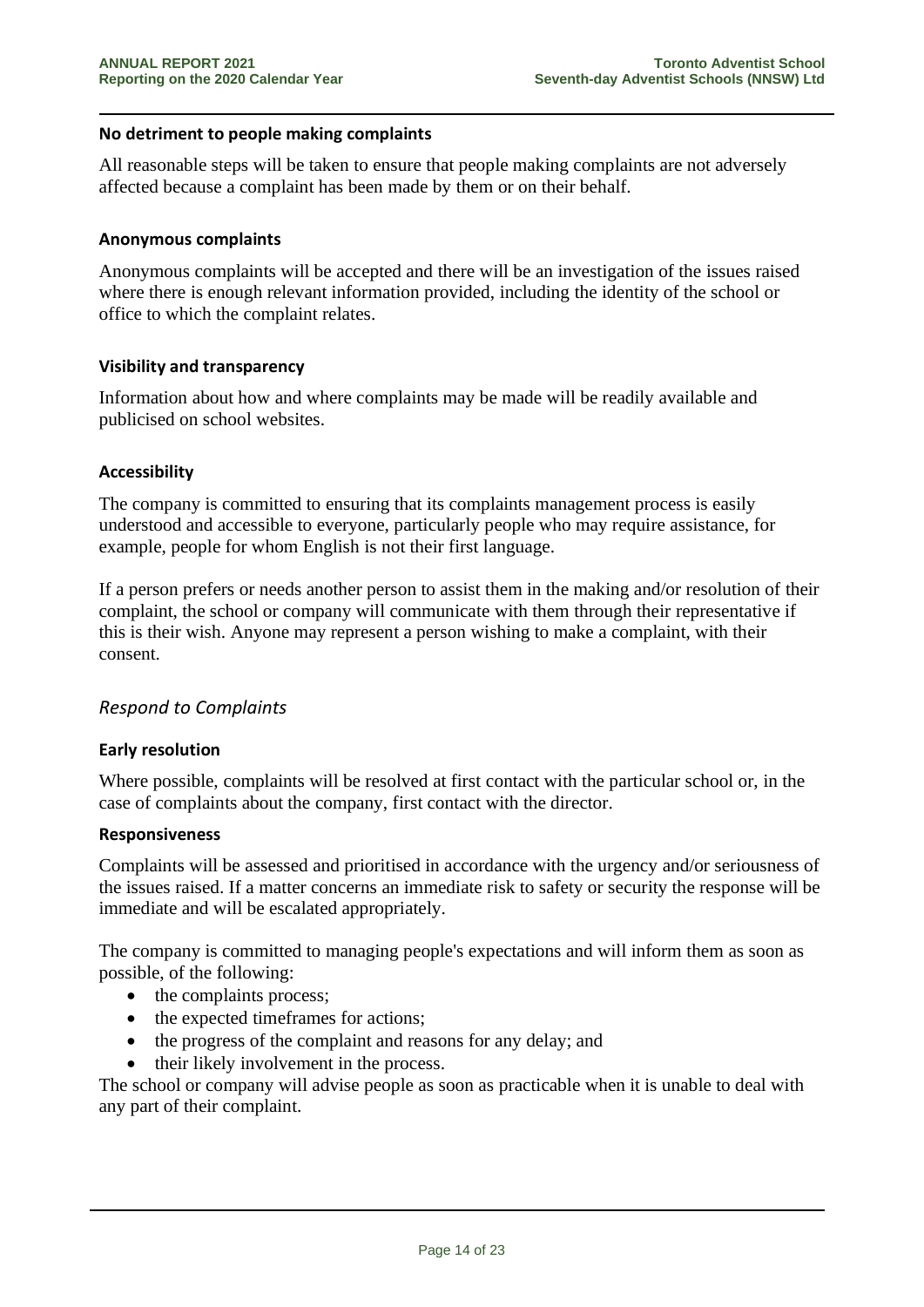#### **Objectivity and fairness**

Each complaint will be addressed with integrity and in an equitable, objective and unbiased manner. Each complaint will be assessed on its merits.

Conflicts of interests, whether actual or perceived, will be managed responsibly. In particular, internal reviews of how a complaint was managed will be conducted by a person other than the original decision maker.

#### **Confidentiality**

The identity of people making complaints will be protected where this is practical and appropriate.

Personal information that identifies individuals will only be disclosed or used by the company as permitted under privacy legislation.

#### *Manage the Parties to a Complaint*

#### **Empowerment of staff**

All staff managing complaints are empowered to implement the complaints guideline as relevant to their role and responsibilities. Staff are empowered to resolve complaints promptly and with as little formality as possible. Staff are encouraged to provide feedback on the effectiveness of this complaints management process.

#### **Managing unreasonable conduct by people making complaints**

Schools and the company are committed to being accessible and responsive to all people who approach them with feedback or complaints.

When people behave unreasonably in their dealings with either a school or the company, conduct can significantly affect the progress and efficiency of the school or company's work. As a result, any conduct that negatively and unreasonably affects a school or the company will be proactively and decisively managed by staff.

# **4. Complaint Management System**

# *Stages of Managing a Complaint*

When responding to complaints, staff should act in accordance with this guideline. There are five key stages in the complaint management system:

- Receipt of complaints;
- Acknowledgement of complaints:
- Initial assessment and addressing of complaints;
- Providing reasons for decisions; and
- Closing the complaint, records keeping, redress and review.

# *Receipt of Complaints*

Unless the complaint has been resolved at first point of contact, it will be recorded as a complaint together with its supporting information. Initially verbal complaints will be accepted but with serious complaints the person making the complaint may subsequently be asked to set out their complaint in writing.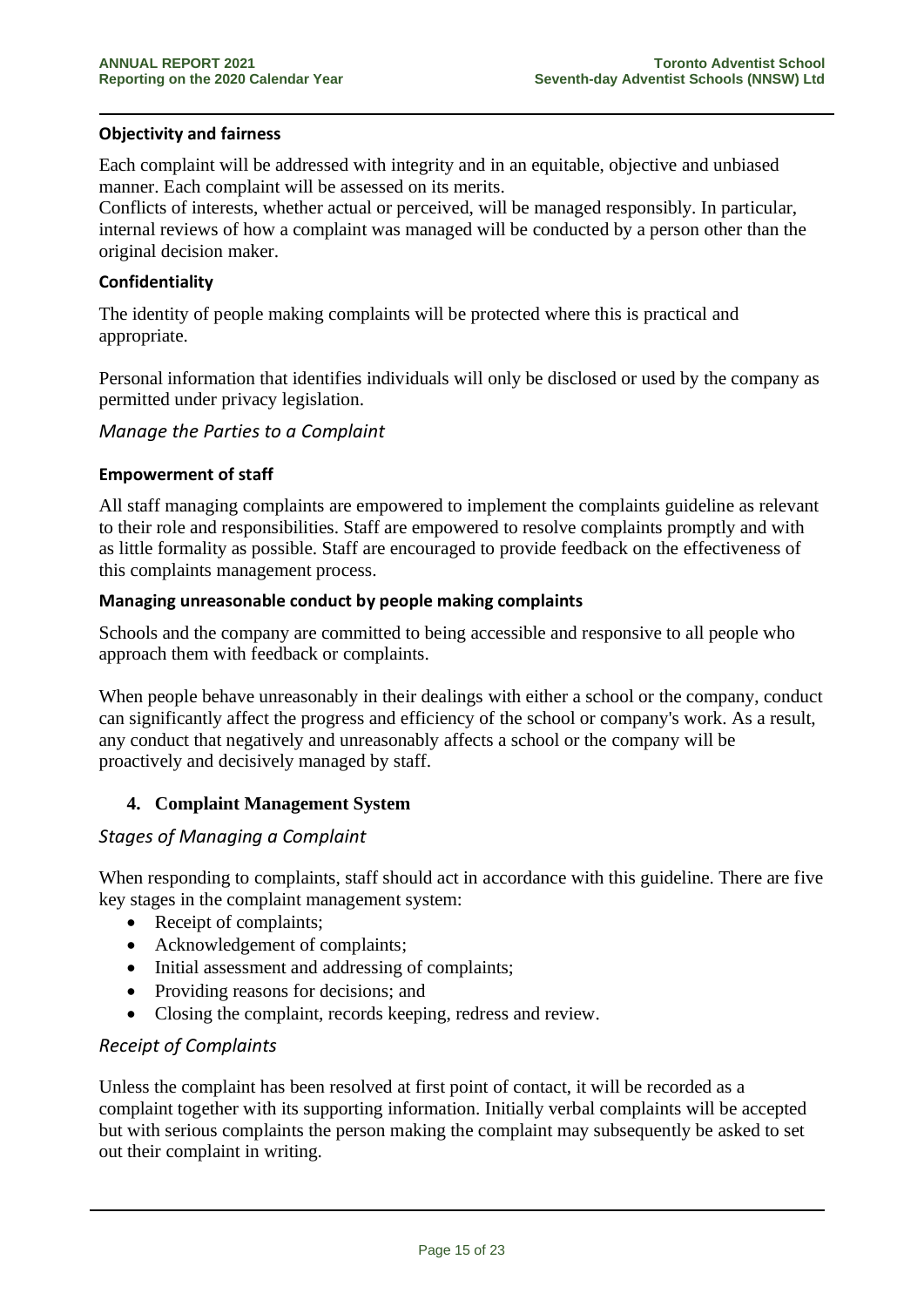The record of the complaint will identify:

- the contact information of the person making the complaint;
- issues raised by the person making the complaint;
- the school or company to which the complaint relates:
- the outcome/s sought;
- any other information required to properly respond to the matter; and
- any additional support the person making the complaint requires.

# *Acknowledgement of Complaints*

The receipt of each complaint will be acknowledged promptly and usually within 10 working days.

Consideration will be given to the most appropriate medium for communicating with the person making a complaint, taking into account the needs of the school or the company and the expressed views of the person making the complaint.

# *Initial Assessment and Addressing of Complaints*

After acknowledging receipt of the complaint, the staff member handling the complaint will confirm whether the issue/s raised in the complaint is/are within the school's or company's control. The outcome/s sought by the person making a complaint will be considered and, where there is more than one issue raised, there will be a determination whether each issue needs to be separately addressed.

When determining how a complaint will be managed, the issues raised will be assessed against the following criteria:

- severity;
- complexity;
- health and safety implications;
- impact on the individual or wider school community; and
- potential to escalate.

# *Addressing complaints*

The methodology for addressing the complaint may include:

- working with the person making the complaint to see how the issues can be appropriately addressed;
- making inquiries with the person or area that is the subject of the complaint; and/or
- conducting an investigation into the issues raised in the complaint.

The nature and scope of any action taken will depend on a number of factors including:

- the circumstances of each case;
- any statutory requirements;
- the issue/s complained about;
- the parties involved; and
- the likely outcome.

# **5. Providing Reasons for Decisions**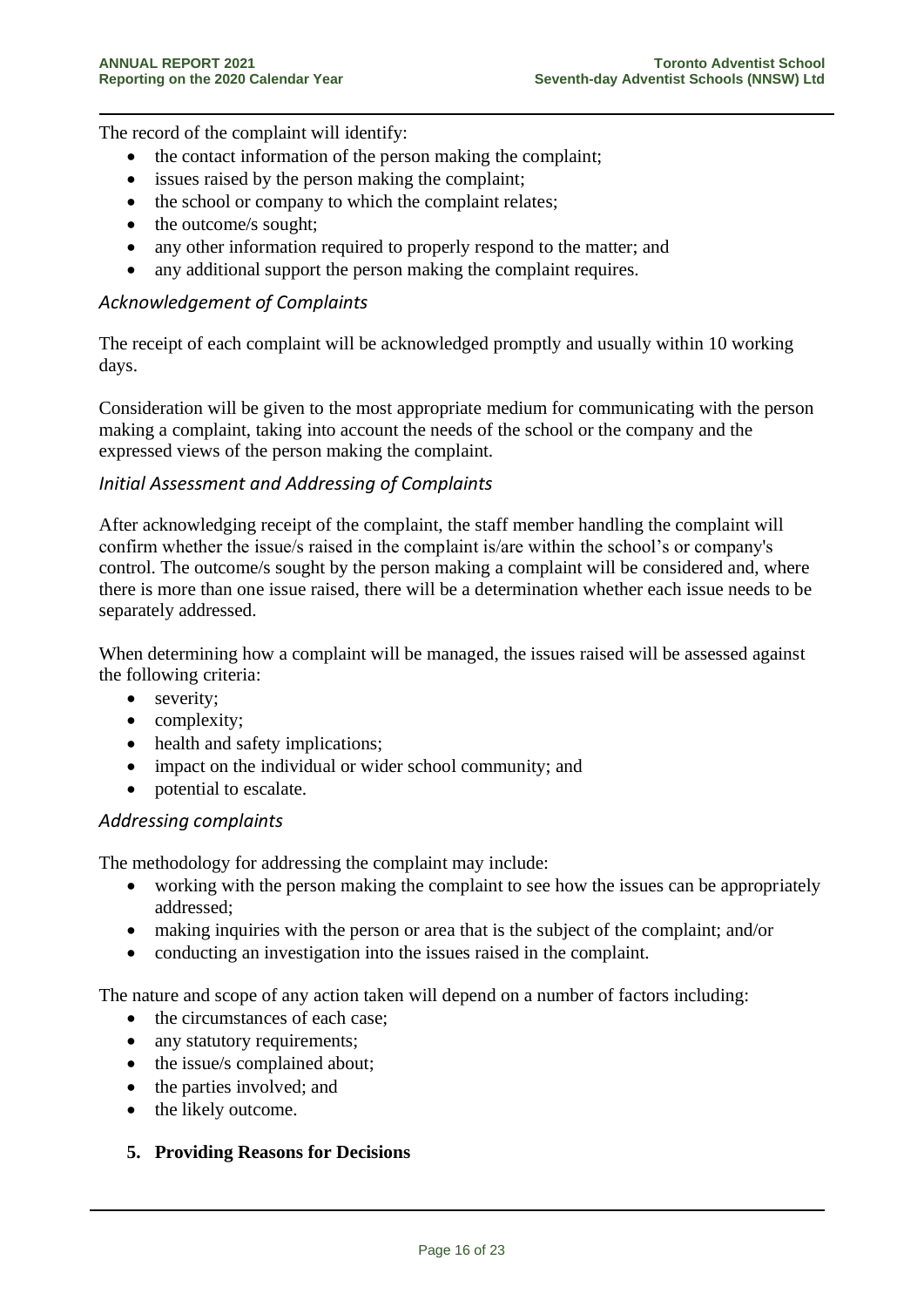Following consideration of the complaint and any investigation into the issues raised, the person making the complaint will be contacted in a timely manner and advised of:

- the outcome of the complaint and any action that was taken arising out of the complaint so far as permitted under privacy legislation;
- the reasons for any decisions that have been made; and
- any remedy or resolution that has been offered.

# **6. Closing the Complaint, Record Keeping, Redress and Review**

At the time of closing the complaint a record will be made of the following:

- steps taken to address the complaint;
- the outcome of the complaint; and
- any undertakings or follow up action required.

# **7. Three Levels of Complaint Handling**

Where possible, complaints will be resolved by staff at the appropriate school level. Staff will be adequately equipped to respond to complaints, including being given appropriate authority, training and supervision.

Where early resolution of a complaint is not possible, however, due to the complexity of the issues raised, dissatisfaction with the complaint outcome or how the complaint was dealt with, the complaint may be escalated to the director level. This second level of complaint handling will provide for the following internal mechanisms:

- assessment and possible investigation of the complaint and decision/s already made, and/or
- facilitated resolution (where a person not connected with the complaint reviews the matter and attempts to find an outcome acceptable to the relevant parties).

Where a person making a complaint is dissatisfied with the outcome of the director's review of their complaint they may seek a further review from the Chair of the Board of Directors. In some instances the Chair of the Board of Directors may engage a third party to review a matter and provide a report.

# **8. Accountability and Learning**

# *Analysis and Evaluation of Complaints*

Complaints are recorded in a systematic way so that information can be easily retrieved for reporting and analysis.

Regular reports will be run on:

- the number of complaints received;
- the outcome of complaints;
- issues arising from complaints;
- systemic issues identified; and
- the number of requests received for internal and/or external review of complaint handling.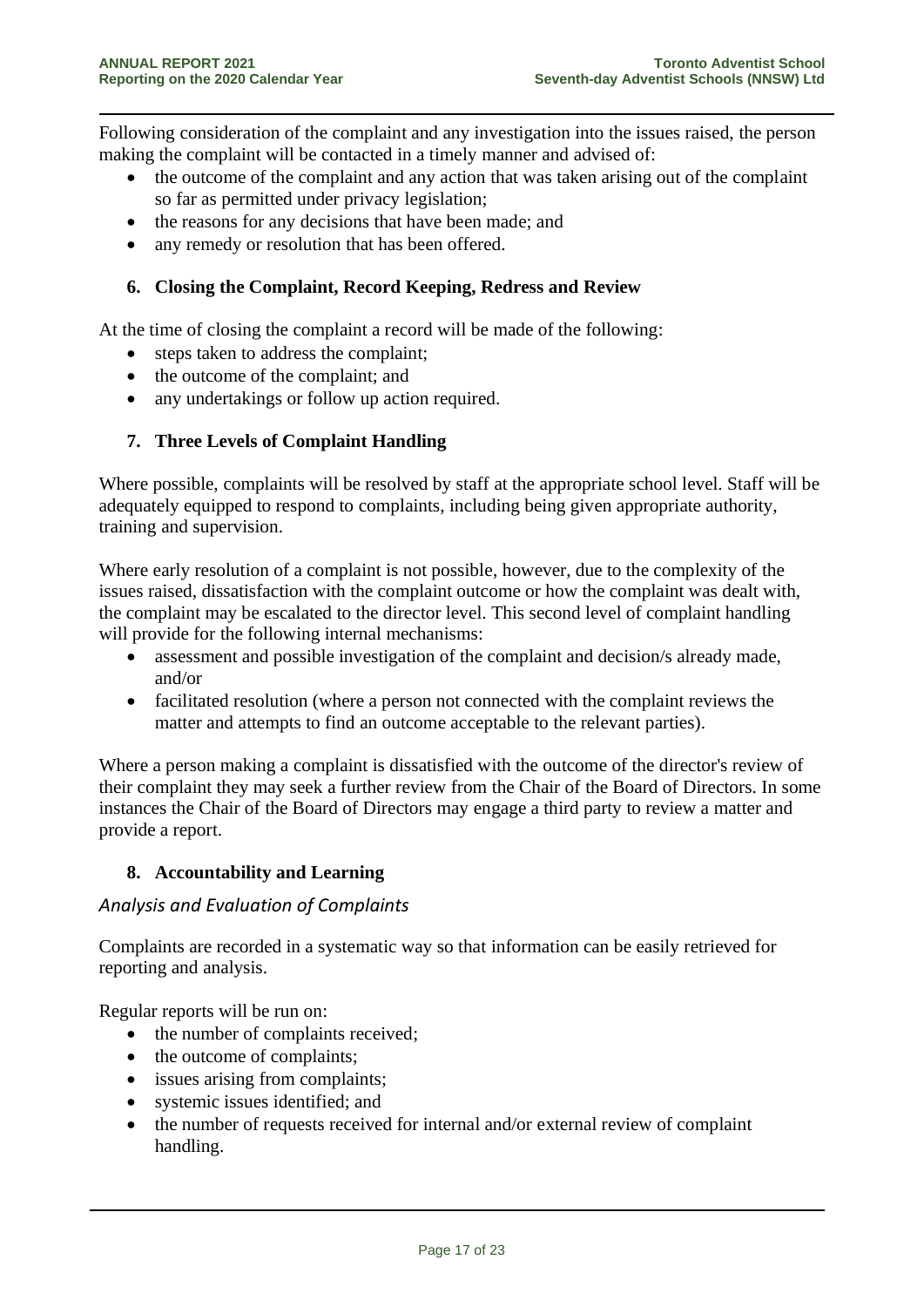Regular analysis of these reports will be undertaken to monitor trends, measure the quality of service and make improvements.

Both reports and their analysis will be provided to the Director of Education for review.

# *Monitoring of the Complaint Management System*

The complaints management system will be monitored to:

- ensure its suitability for responding to and resolving complaints; and
- identify and correct deficiencies in the operation of the system.

# *Continuous Improvement*

The Company is committed to improving the effectiveness and efficiency of its complaints management system. To this end, the company will:

- support the making and appropriate resolution of complaints;
- implement best practices in complaint handling;
- regularly review the complaints management system and complaint data; and
- implement appropriate system changes arising out of analysis of complaints data and
- continual monitoring of the system.

*This is the full text of the Complaints and Grievances policy (Complaints Handling Guideline) and is found on the school's intranet. To obtain a copy please ask at the front office.*

*There have been no changes made to this policy during 2020.*

# **8 School determined improvement targets**

# **Priority Areas for Improvement for 2021**

- Review the school's student management system.
- Continue to develop Literacy initiatives specifically in Writing. Continue to work towards a common marking scale that can be used across the school. Consider new Spelling and Phonics programs that could be implemented at TAS from 2022. Upskill staff in multi-grade teaching practices.
- Address staff well-being.

#### **Achievement of Priority Areas listed for improvement in the 2020 report**

The school's goal to continue developing Literacy initiatives, specifically in Writing, Spelling and Phonics was impacted by the COVID-19 pandemic. Further work in this area is planned during 2021.

The school's goal to build on a Project Based Learning collaborative approach to teaching and learning is evidenced by:

- Teaching and learning programs, and
- More emphasis on a collaborative approach to decision making.

The school's goal to increase the number of service opportunities it offers students is evidenced by: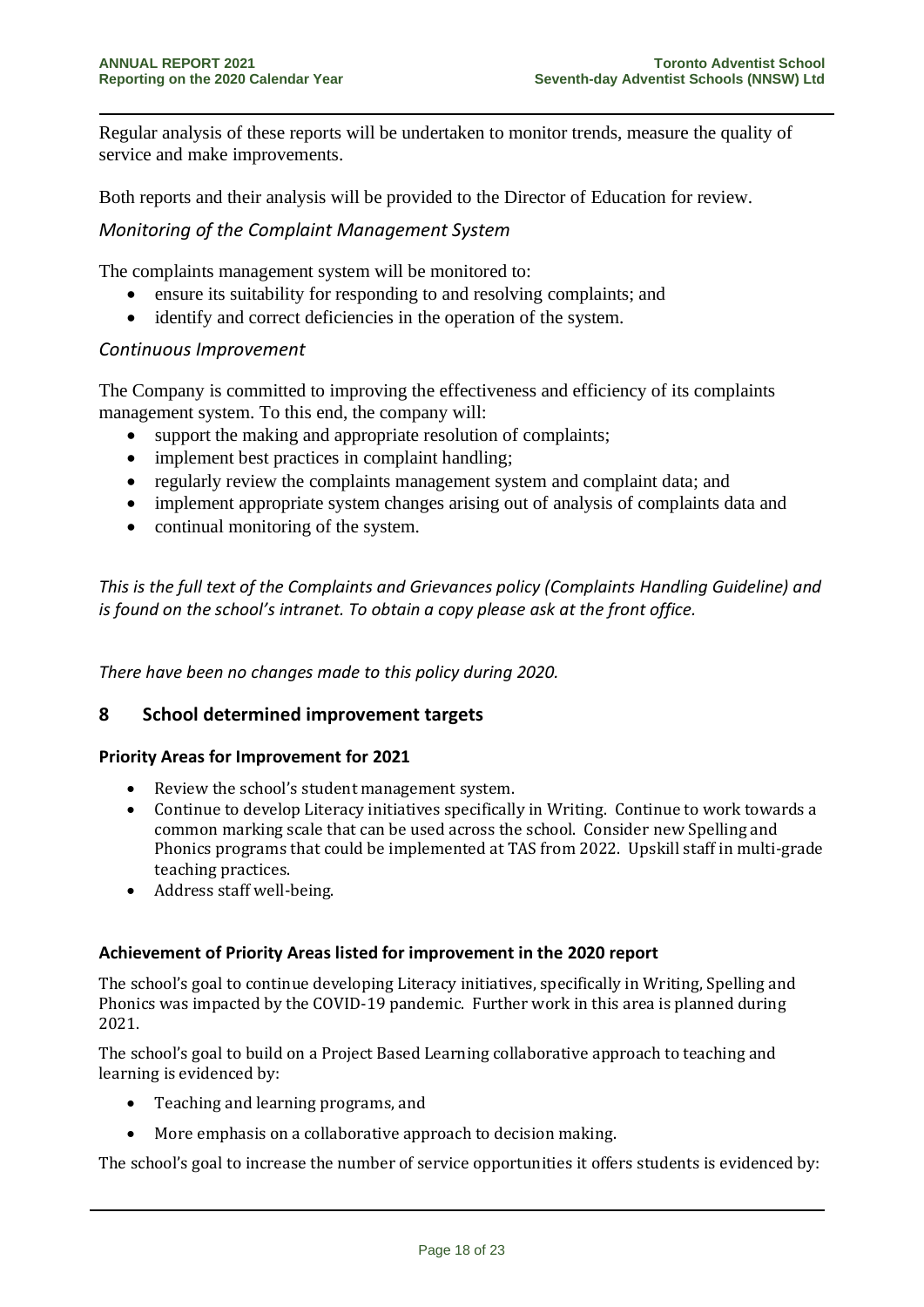• An intentional Scope and Sequence plan of activities.

# **9 Initiatives promoting respect and responsibility**

The Toronto Adventist School Mission and Vision drives the school's approach to fostering a culture of respect and responsibility amongst students and throughout the whole teaching and learning process. Some specific program initiatives include:

#### Worship and Chapel programs

Worship at Toronto Adventist School takes place at the beginning of each day. This may involve individual class worships or classes coming together for combined worship.

The School's Chapel program takes place each Wednesday and the Chaplain organises and coordinates this special time of worship. The students are involved in running Chapel programs and there are times when they even take Chapel. The school sees student involvement in Chapel programs as important opportunities for spiritual growth and leadership development.

#### Biblical Studies

There is a strong commitment to teaching Bible at Toronto Adventist School and the teachers actively find ways to extend Bible into other learning areas, for instance, in Science and Technology, English and other learning areas. These programs all promote respect and responsibility.

#### Values Program

Toronto Adventist School places emphasis on a particular value each week, for instance, 'respect'. The value becomes the theme in Chapel programs and some worships. Values are displayed on a board near the entrance of the school and they are also featured in the school's fortnightly newsletters. Students who demonstrate the value in their behaviour may receive a merit certificate.

#### Community and Service Programs

Students take part in community outreach programs such as fundraising for charities for instance Asian aid. The Years 3-6 students write letters to elderly folk from a retirement village. All of these programs help to build respect for the community in which we live.

#### School Uniform

Toronto Adventist School expects and positively enforces responsibility in wearing school uniform and in students conducting themselves with pride and respect.

# Behaviour Management Plan

The school's behavioural management plan is built on staff modelling respect and responsible behaviour to the students, and students modelling respect and responsible behaviour to teachers and students.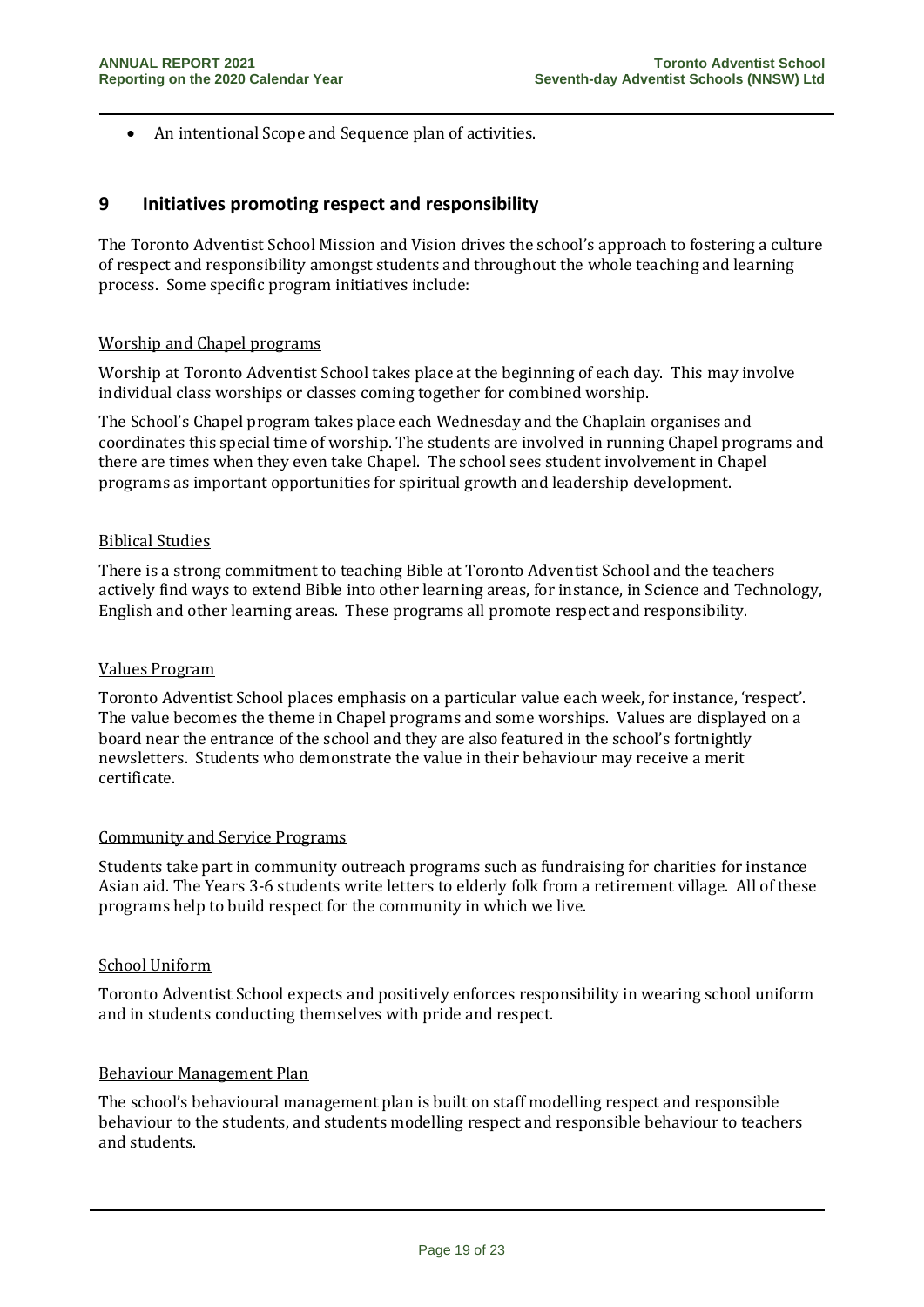#### Awards

Awards are given each week to students in Assembly acknowledging academic achievement as well as effort, respect and responsibility demonstrated.

#### Environmental Responsibility

At Toronto Adventist School we model and expect students to have respect for the environment. We keep the school grounds tidy and clean. Students are taught that it is their responsibility to continue to encourage sustainability as part of our garden program.

# **10 Parent, student and teacher satisfaction**

#### Parents

Parent/carer information meetings were held at the commencement of the school year, which enabled new and returning families to meet with the teachers. This gave parents the opportunity to develop communication with the staff and to find out about class procedures and routines.

The Principal has regular conversations with parents/carers visiting the school and feedback is received about satisfaction levels.

The school usually conducts a satisfaction survey each year, however, this was not the case in 2020 due to the COVID-19 pandemic.

#### Students

Students are given regular opportunities to provide feedback about satisfaction levels and this occurs through discussions with students and class activities that request feedback. The 3-6 students are usually also given the opportunity to participate in a student satisfaction survey each year, however, this was not the case in 2020 due to the COVID-19 pandemic.

#### Staff

The staff are given regular opportunities to provide feedback about school projects, events and other school matters, and this occurs through discussions in staff meetings and conversations with the Principal. The staff are also usually given the opportunity to give feedback about the school in a satisfaction survey, however, this was not the case in 2020 due to the COVID-19 pandemic.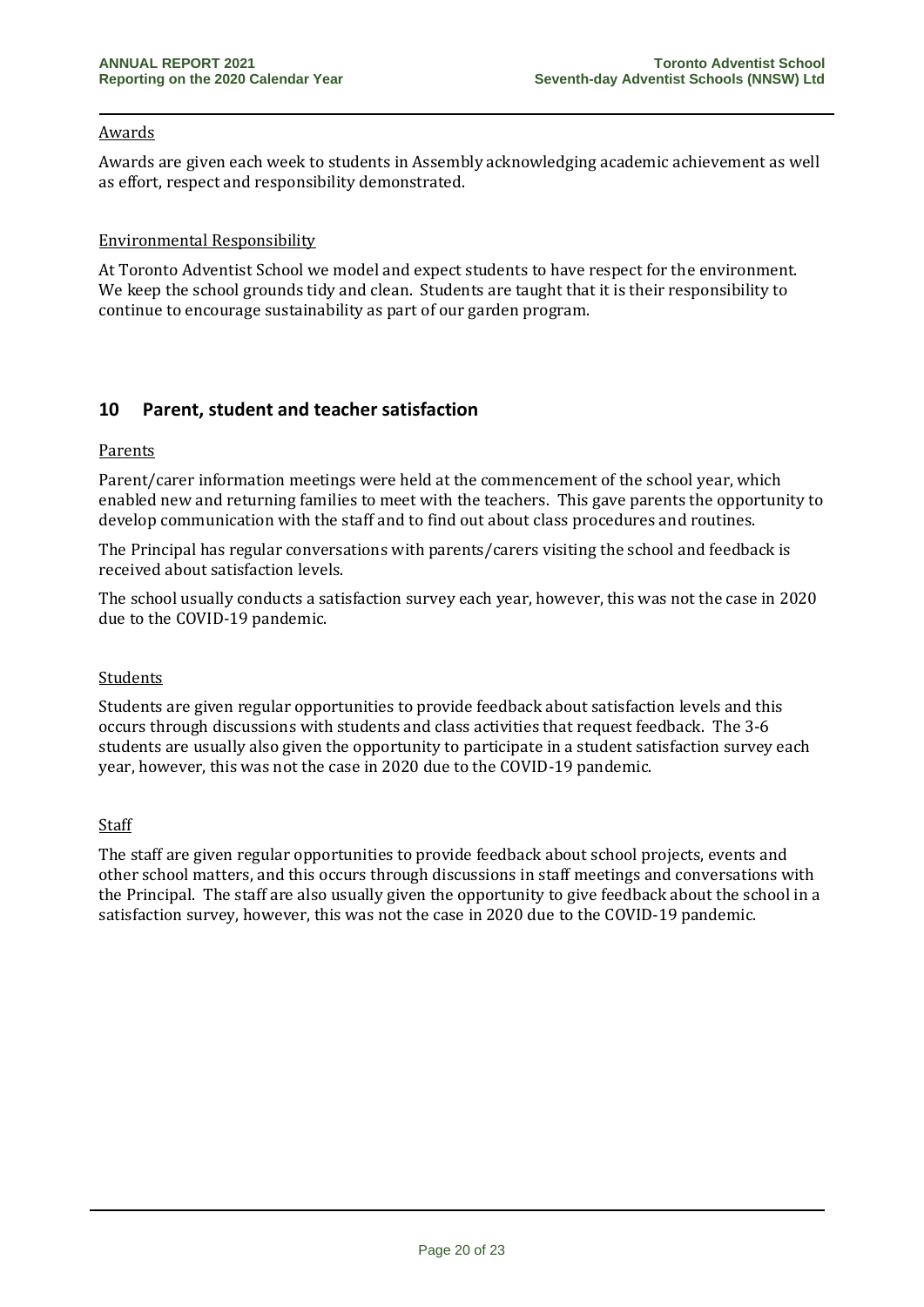# **11 Summary financial information**

The schools company will complete this section for all SDA schools.

#### **Income**



#### **Expenditure**

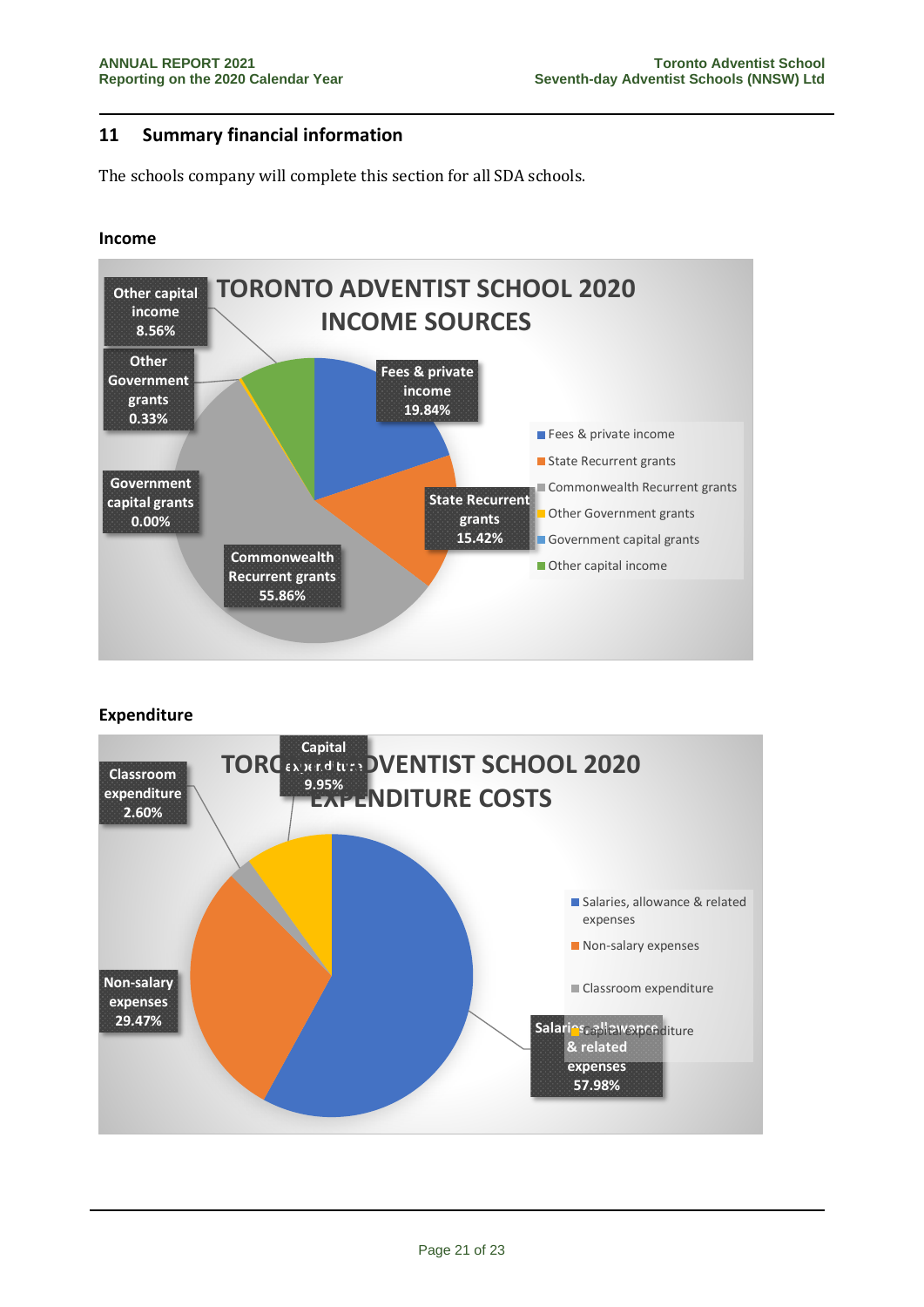# **12 Public disclosure of educational and financial performance**

The 2020 Annual report will be published on the school's website and available on request from the school office.